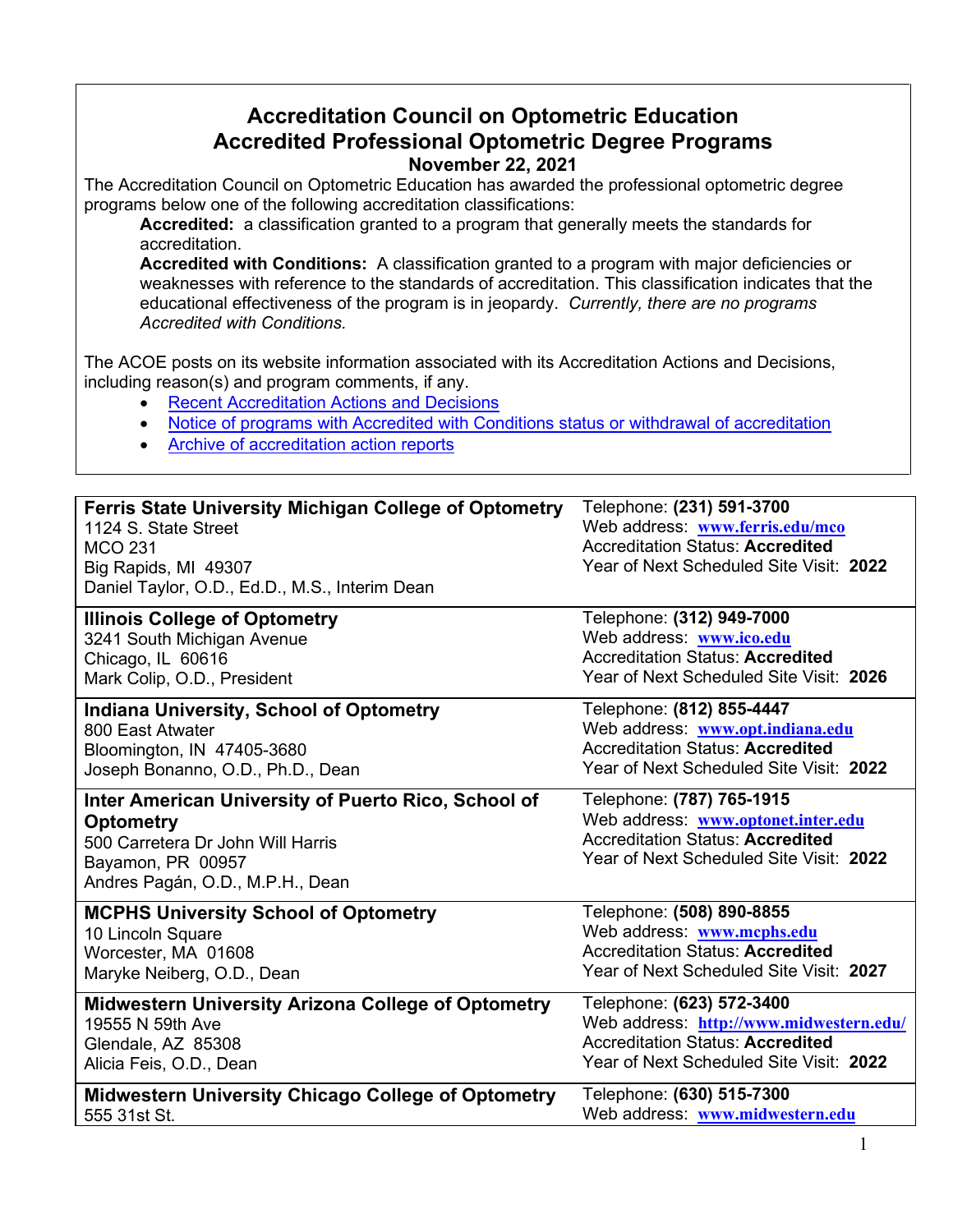| Downers Grove, IL 60515                                                                                                                                                                | <b>Accreditation Status: Accredited</b>                                                                                                                       |
|----------------------------------------------------------------------------------------------------------------------------------------------------------------------------------------|---------------------------------------------------------------------------------------------------------------------------------------------------------------|
| Melissa A. Suckow, O.D., Dean                                                                                                                                                          | Year of Next Scheduled Site Visit: 2028                                                                                                                       |
| <b>New England College of Optometry</b>                                                                                                                                                | Telephone: (617) 266-2030                                                                                                                                     |
| 424 Beacon St.                                                                                                                                                                         | Web address: www.neco.edu                                                                                                                                     |
| Boston, MA 02115                                                                                                                                                                       | <b>Accreditation Status: Accredited</b>                                                                                                                       |
| Howard Purcell, O.D., President                                                                                                                                                        | Year of Next Scheduled Site Visit: 2021                                                                                                                       |
| Northeastern State University Oklahoma College of<br><b>Optometry</b><br>1001 N. Grand Avenue<br>Tahlequah, OK 74464<br>Douglas Penisten, O.D., Ph.D., Dean                            | Telephone: (918) 456-5511 x4000<br>Web address: www.optometry.nsuok.edu<br><b>Accreditation Status: Accredited</b><br>Year of Next Scheduled Site Visit: 2021 |
| <b>Nova Southeastern University College of Optometry</b>                                                                                                                               | Telephone: (954) 262-1402                                                                                                                                     |
| 3200 S. University Drive                                                                                                                                                               | Web address: www.nova.edu                                                                                                                                     |
| Ft. Lauderdale, FL 33328                                                                                                                                                               | <b>Accreditation Status: Accredited</b>                                                                                                                       |
| Linda Rouse, O.D., M.B.A., Interim Dean                                                                                                                                                | Year of Next Scheduled Site Visit: 2022                                                                                                                       |
| <b>Pacific University, College of Optometry</b>                                                                                                                                        | Telephone: (503) 352-2202                                                                                                                                     |
| 2043 College Way                                                                                                                                                                       | Web address: www.pacificu.edu/see                                                                                                                             |
| Forest Grove, OR 97116                                                                                                                                                                 | <b>Accreditation Status: Accredited</b>                                                                                                                       |
| Fraser Horn, O.D., Dean                                                                                                                                                                | Year of Next Scheduled Site Visit: 2024                                                                                                                       |
| <b>Pennsylvania College of Optometry at Salus</b><br><b>University</b><br><b>Elkins Park Campus</b><br>8360 Old York Road<br>Elkins Park, PA 19027<br>Melissa Trego, O.D., Ph.D., Dean | Telephone: (215) 780-1400<br>Web address: www.salus.edu<br><b>Accreditation Status: Accredited</b><br>Year of Next Scheduled Site Visit: 2025                 |
| Southern California College of Optometry at Marshall                                                                                                                                   | Telephone: (714) 449-7400                                                                                                                                     |
| <b>B. Ketchum University</b>                                                                                                                                                           | Web address:                                                                                                                                                  |
| 2575 Yorba Linda Blvd.                                                                                                                                                                 | http://www.ketchum.edu/optometry                                                                                                                              |
| Fullerton, CA 92831                                                                                                                                                                    | <b>Accreditation Status: Accredited</b>                                                                                                                       |
| Jennifer Coyle, O.D., M.S., Dean                                                                                                                                                       | Year of Next Scheduled Site Visit: 2023                                                                                                                       |
| <b>Southern College of Optometry</b>                                                                                                                                                   | Telephone: (901) 722-3200                                                                                                                                     |
| 1245 Madison Ave                                                                                                                                                                       | Web address: www.sco.edu                                                                                                                                      |
| Memphis, TN 38104                                                                                                                                                                      | <b>Accreditation Status: Accredited</b>                                                                                                                       |
| Lewis N. Reich, O.D., Ph.D., President                                                                                                                                                 | Year of Next Scheduled Site Visit: 2029                                                                                                                       |
| <b>State University of New York College of Optometry</b>                                                                                                                               | Telephone: (212) 938-4900                                                                                                                                     |
| 33 West 42nd Street                                                                                                                                                                    | Web address: www.sunyopt.edu                                                                                                                                  |
| New York, NY 10036-8003                                                                                                                                                                | <b>Accreditation Status: Accredited</b>                                                                                                                       |
| David Heath, O.D., Ed.M., President                                                                                                                                                    | Year of Next Scheduled Site Visit: 2028                                                                                                                       |
| The Ohio State University, College of Optometry                                                                                                                                        | Telephone: (614) 292-2647                                                                                                                                     |
| 338 W. 10th Avenue                                                                                                                                                                     | Web address: www.optometry.osu.edu                                                                                                                            |
| Columbus, OH 43210-1280                                                                                                                                                                | <b>Accreditation Status: Accredited</b>                                                                                                                       |
| Karla Zadnik, O.D., Ph.D., Dean                                                                                                                                                        | Year of Next Scheduled Site Visit: 2028                                                                                                                       |
| University of Alabama at Birmingham, School of                                                                                                                                         | Telephone: (205) 934-3036                                                                                                                                     |
| <b>Optometry</b>                                                                                                                                                                       | Web address: www.uab.edu                                                                                                                                      |